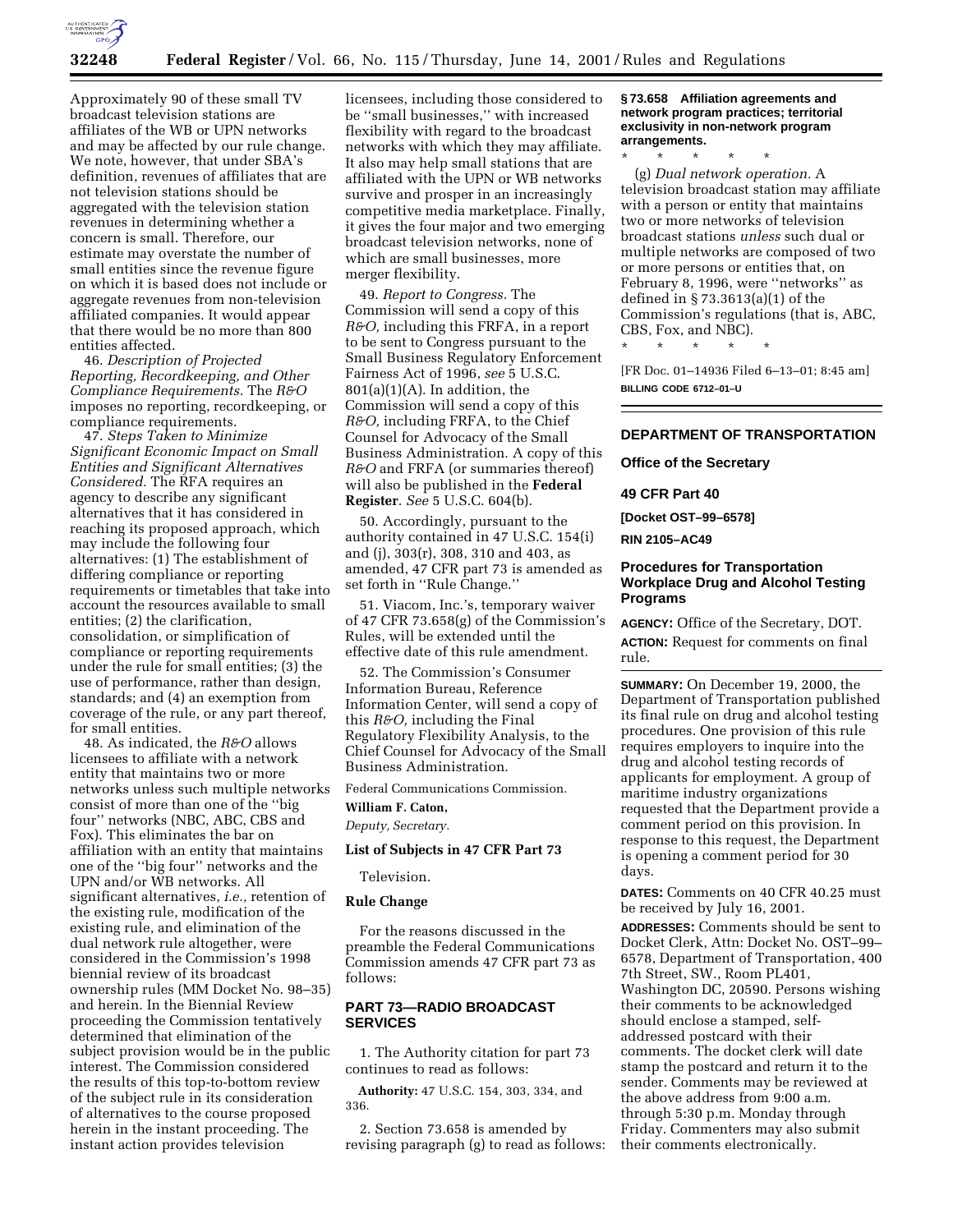Instructions for electronic submission may be found at the following web address: http://dms.dot.gov/submit/. The public may also review docketed comments electronically. The following web address provides instructions and access to the DOT electronic docket: http://dms.dot.gov/search/.

### **FOR FURTHER INFORMATION CONTACT:**

Robert C. Ashby, Deputy Assistant General Counsel for Regulation and Enforcement, 400 7th Street, SW., Room 10424, Washington DC, 20590, 202– 366–9306 (voice), 202–366–9313 (fax), or bob.ashby@ost.dot.gov (e-mail).

**SUPPLEMENTARY INFORMATION:** On December 19, 2000 (65 FR 79462), the Department published a final rule revising its drug and alcohol testing procedures (49 CFR Part 40). One provision of this rule, § 40.25, requires employers to make inquiries about the drug and alcohol testing history of applicants for employment in jobs involving the performance of safetysensitive functions. The employee must provide a written consent to the inquiry before it is made. The purpose of the provision is to ensure that new employers have the opportunity to learn about recent violations (within two years of the application) of the Department's rules. This information is important to allow employers to comply with the obligation to ensure that employees fully complete return-to-duty process requirements. The provision is based on a long-standing provision of the Federal Motor Carrier Safety Administration's drug and alcohol testing rule (49 CFR Part 382).

The history of this provision in the Part 40 rulemaking is as follows: In § 40.329 of the Department's December 1999 notice of rulemaking (NPRM) on this subject, the Department proposed allowing medical review officers (MROs) to provide information on employees' drug test results to thirdparty employers under some circumstances. Most commenters, while agreeing that providing information to third-party employers about violations of drug testing rules has value for safety purposes, found the specifics of the proposal problematical. Some urged the Department to find an alternative. Employing a provision like the Federal Motor Carrier Safety Administration provision mandating pre-employment inquiries about applicants' drug and alcohol testing history was one suggestion mentioned in comments (see 65 FR 79475, December 19, 2000). An agency is entitled to respond to comments on a proposed rule by changing, adding, or deleting provisions. As explained in the

preamble to the final rule, this is the course the Department chose in moving from the NPRM's § 40.329 to the final rule's § 40.25.

Nevertheless, a group of maritime organizations requested that the Department open a comment period for the purpose of commenting on § 40.25. While we believe the Department acted fully in accordance with all applicable rulemaking procedures, we will, in response to this request, open a comment period on the provision for 30 days. We are able to be responsive to this request because we have sufficient time, before the August 1, 2001, effective date of the revised Part 40, to consider comments and make any changes we believe to be appropriate without disrupting the implementation of the rule. We do not believe that a longer period is needed to provide comments on this one particular provision of the rule that we published on December 19, 2001. Interested persons should therefore be able to comment readily within the 30-day period.

The groups that requested the opportunity to comment on this provision of the final rule also requested that the Department suspend the implementation of § 40.25. This provision goes into effect August 1, 2001. It is not necessary to suspend a provision that is not yet in effect.

Please note that this opportunity for comment concerns only § 40.25, and the Department is not accepting comments on other provisions of the rule at this time. For readers' convenience, we are reprinting below the text of § 40.25:

## *Section 40.25 Must an employer check on the drug and alcohol testing record of employees it is intending to use to perform safety-sensitive duties?*

(a) Yes, as an employer, you must, after obtaining an employee's written consent, request the information about the employee listed in paragraph (b) of this section. This requirement applies only to employees seeking to begin performing safety-sensitive duties for you for the first time (i.e., a new hire, an employee transfers into a safetysensitive position). If the employee refuses to provide this written consent, you must not permit the employee to perform safety-sensitive functions.

(b) You must request the information listed in this paragraph (b) from DOTregulated employers who have employed the employee during any period during the two years before the date of the employee's application or transfer:

(1) Alcohol tests with a result of 0.04 or higher alcohol concentration;

(2) Verified positive drug tests; (3) Refusals to be tested (including verified adulterated or substituted drug test results);

(4) Other violations of DOT agency drug and alcohol testing regulations; and

(5) With respect to any employee who violated a DOT drug and alcohol regulation, documentation of the employee's successful completion of DOT return-to-duty requirements (including follow-up tests). If the previous employer does not have information about the return-to-duty process (e.g., an employer who did not hire an employee who tested positive on a pre-employment test), you must seek to obtain this information from the employee.

(c) The information obtained from a previous employer includes any drug or alcohol test information obtained from previous employers under this section or other applicable DOT agency regulations.

(d) If feasible, you must obtain and review this information before the employee first performs safety-sensitive functions. If this is not feasible, you must obtain and review the information as soon as possible. However, you must not permit the employee to perform safety-sensitive functions after 30 days from the date on which the employee first performed safety-sensitive functions, unless you have obtained or made and documented a good faith effort to obtain this information.

(e) If you obtain information that the employee has violated a DOT agency drug and alcohol regulation, you must not use the employee to perform safetysensitive functions unless you also obtain information that the employee has subsequently complied with the return-to-duty requirements of Subpart O of this part and DOT agency drug and alcohol regulations.

(f) You must provide to each of the employers from whom you request information under paragraph (b) of this section written consent for the release of the information cited in paragraph (a) of this section.

(g) The release of information under this section must be in any written form (e.g., fax, e-mail, letter) that ensures confidentiality. As the previous employer, you must maintain a written record of the information released, including the date, the party to whom it was released, and a summary of the information provided.

(h) If you are an employer from whom information is requested under paragraph (b) of this section, you must, after reviewing the employee's specific, written consent, immediately release the